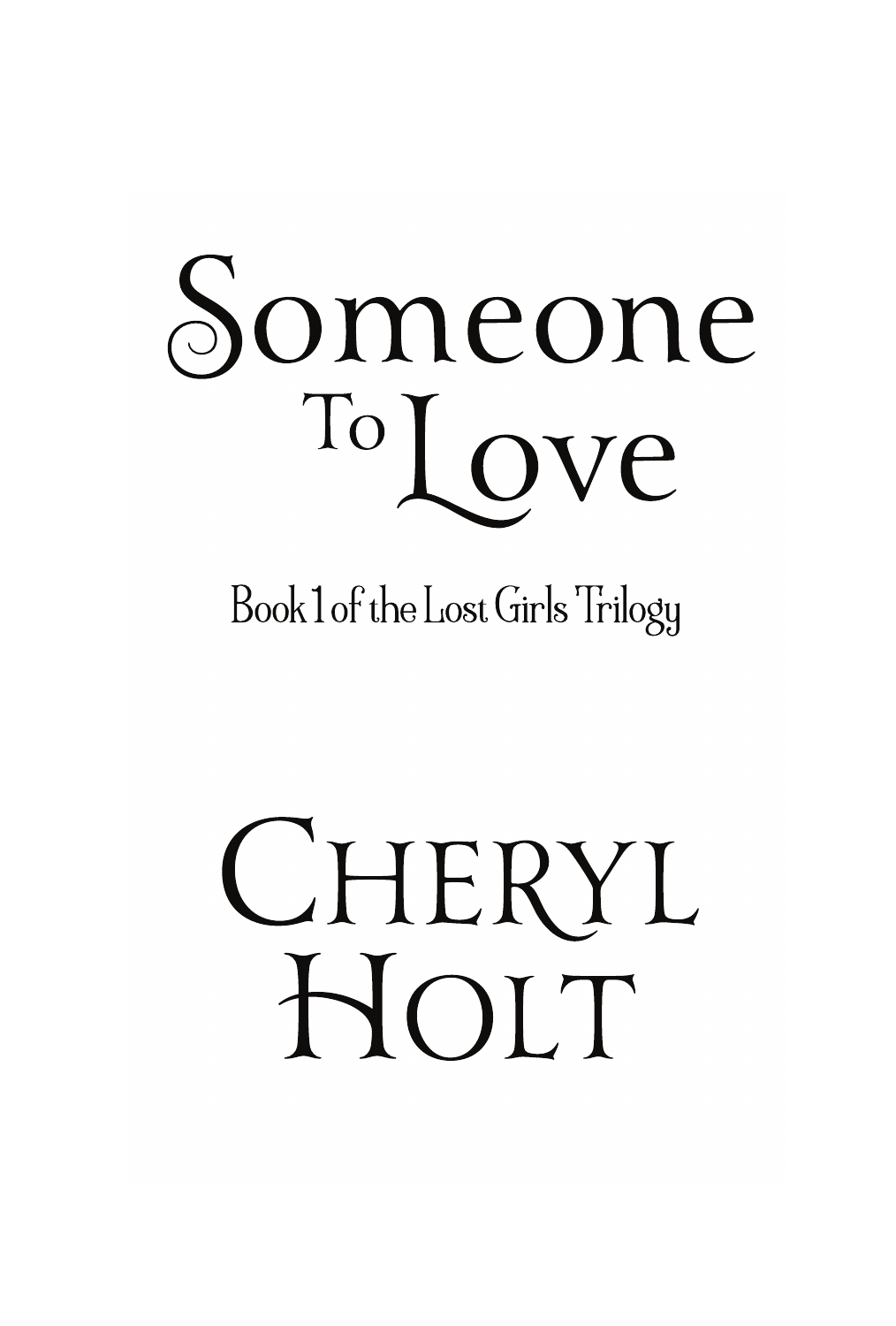#### *Someone to Love* **- Prologue Excerpt - NOT FOR SALE**

Copyright 2020 by Cheryl Holt All rights reserved under International and Pan-American Copyright Conventions.

ISBN: 978-1-64871-195-4 (Print version) ISBN: 978-1-64871-193-0 (E-version)

By payment of required fees, you have been granted the non-exclusive, non-transferrable right to access and read the text of this book. No part of this text may be reproduced, transmitted, downloaded, decompiled, reverse engineered, stored in, or introduced into any information storage and retrieval system, in any form or by any means, whether electronic or mechanical, now known or invented in the future, without the express written permission or the copyright holder.

Please Note

The reverse engineering, uploading, and/or distributing of this book via the internet or via any other means without the permission of the copyright owner is illegal and punishable by law. Please purchase only authorized editions, and do not participate in or encourage the piracy of copyrighted materials. Your support of the author's rights is appreciated.

No part of this book may be reproduced or transmitted in any form or by any electronic or mechanical means, including photocopying, recording, or by any information storage and retrieval system, without the written permission of the author, except where permitted by law.

Thank you.

Cover Design: Angela Waters Paperback Design & eBook Formatting: Dayna Linton • Day Agency • www.dayagency.com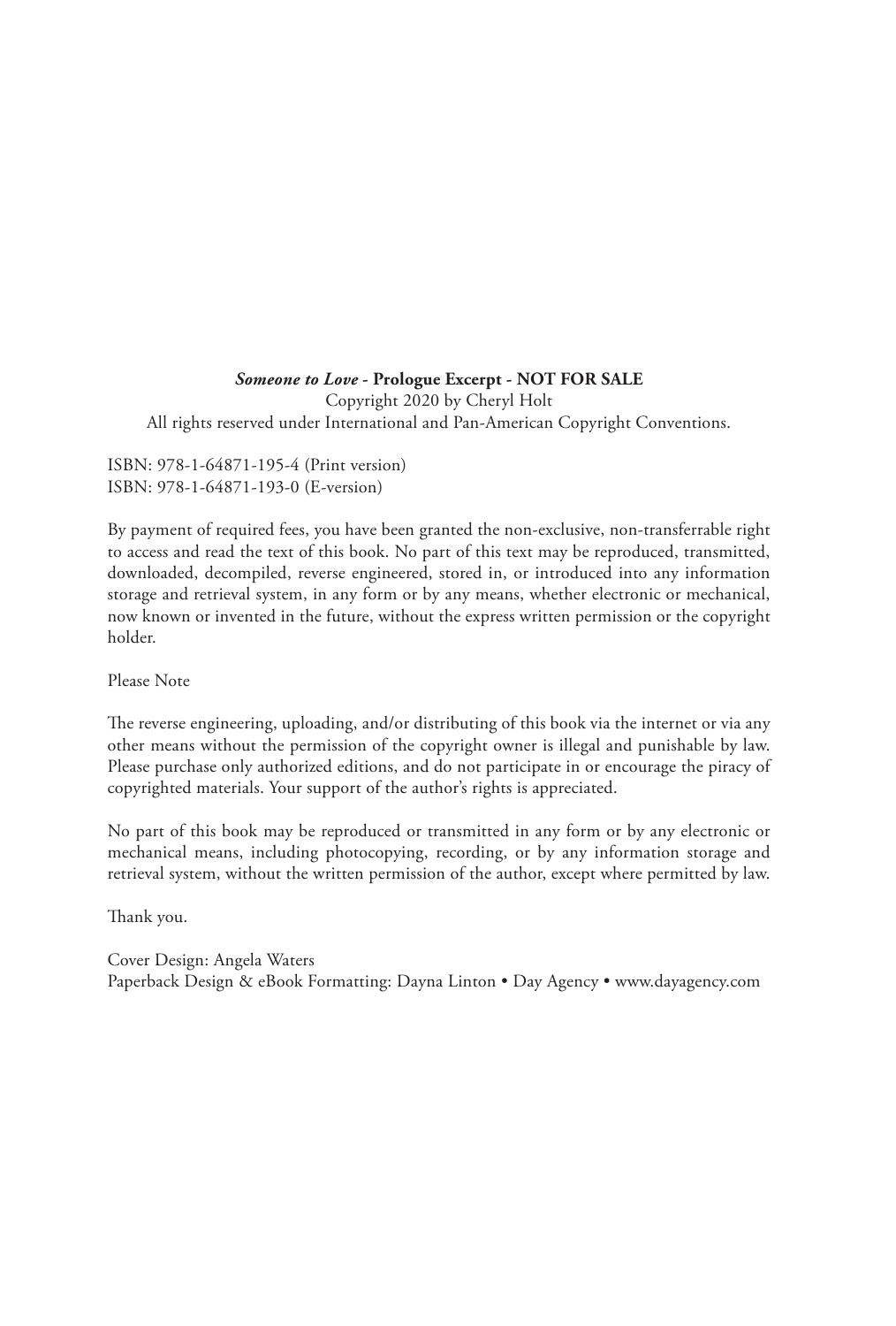### Prologue M

"OH, MY. WOULD YOU look at that?"

Libby cowered in the traveling trunk where she'd been hiding, determined to make herself as small as possible. She'd shut her eyes, yearning to be invisible, but it hadn't worked. The man who was looming over her could definitely see her.

He was wearing a uniform, so he appeared very large and very important. There were gold buttons on the front of his blue coat, and he had a belt with a big knife dangling on one hip and a big gun dangling on the other.

"Out with you now," he said, but she simply stared up at him, wondering if she could jump out and escape.

In the time she'd been living on the deserted island, the few adults who'd been stranded with her had constantly advised her to watch out for bad men, but how was she supposed to know if he was bad or not? How was she supposed to know if she could trust him?

The adults had all passed away, so she had no one to answer those questions. She was only five, and it was frightening to have to decide so many issues on her own.

She peeked over the edge of the trunk, wishing Caroline and Joanna would be standing there. When the man's ship had dropped anchor out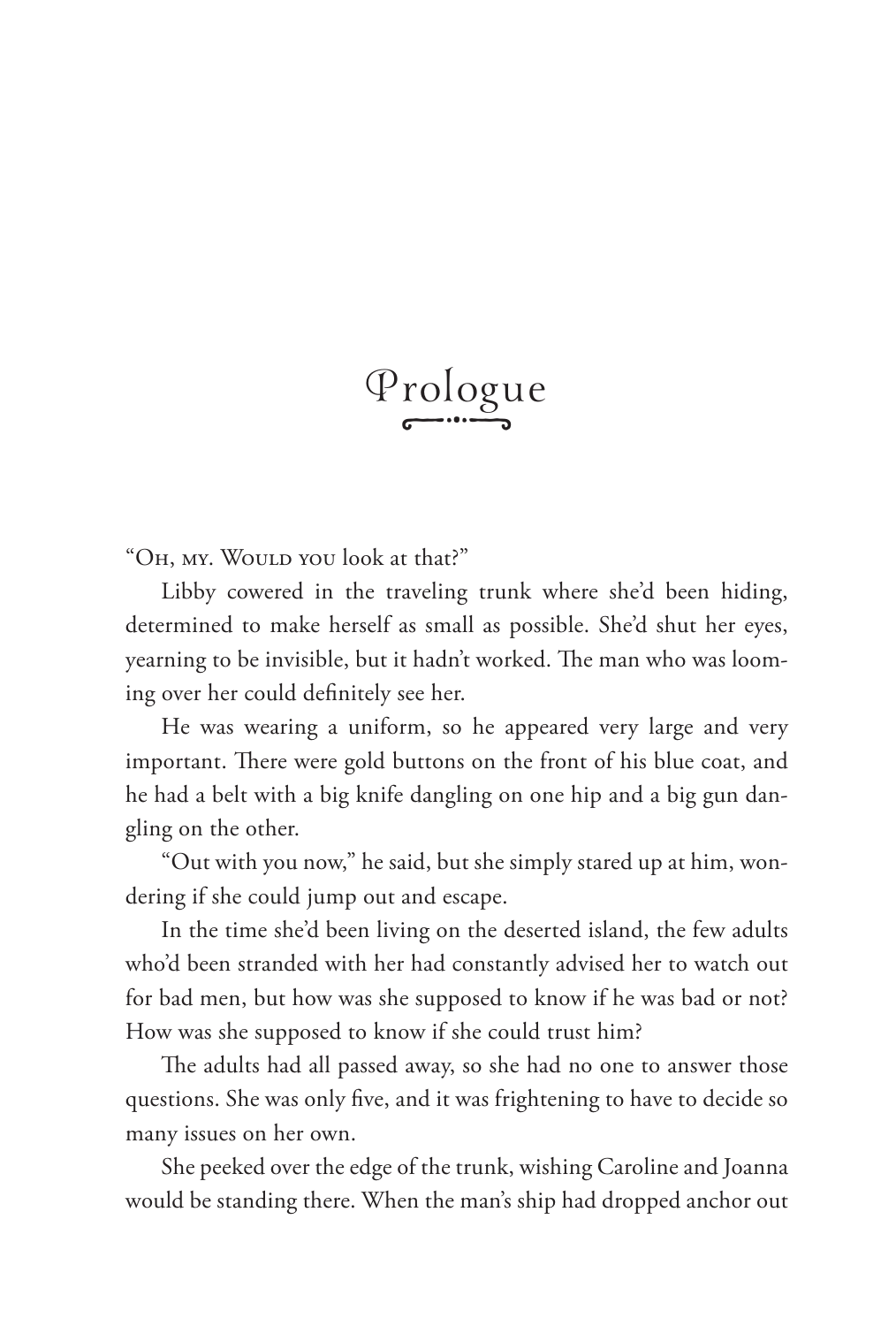in the bay, when the sailors had rowed to shore in their longboat, the sight had been so alarming that her two friends had run into the jungle.

Libby was smarter than Caroline and Joanna, so she'd assumed the traveling trunk was a better spot to hide. She'd been wrong though. The man had entered their dilapidated hut and opened it almost immediately.

What should she do? She was tired and hungry and anxious for him to help them. Tears welled into her eyes, which she hated. She wasn't a baby, and she'd been told repeatedly that she had to stop acting like one.

"Let's go, you adorable moppet," the man said, and when she didn't move, he reached down and lifted her out.

The instant her feet touched the ground, she tried to bolt out the door to freedom, but he was too quick for her. He grabbed her arm, and though she wrestled and kicked, she couldn't get away.

"Hold on, missy, just hold on."

He continued to talk, offering calming words until she was too fatigued to keep fighting him. Once her skirmishing ceased, he knelt down and asked, "What's your name?"

She scowled forever, debating whether to admit it. Her mother had warned her over and over that she should never confess it to anyone. It was a powerful secret, and if wicked people learned who she was, they'd take her away. Even though her mother had to be dead, the admonition still resonated.

The man recognized her consternation. "You can tell me what it is. Don't be afraid."

She debated a bit more, then said, "It's Libby."

"Libby . . .what?"

"Libby Carstairs."

"Hello, Miss Libby. I'm Captain Ralston. Is your mother or father with you?"

"No."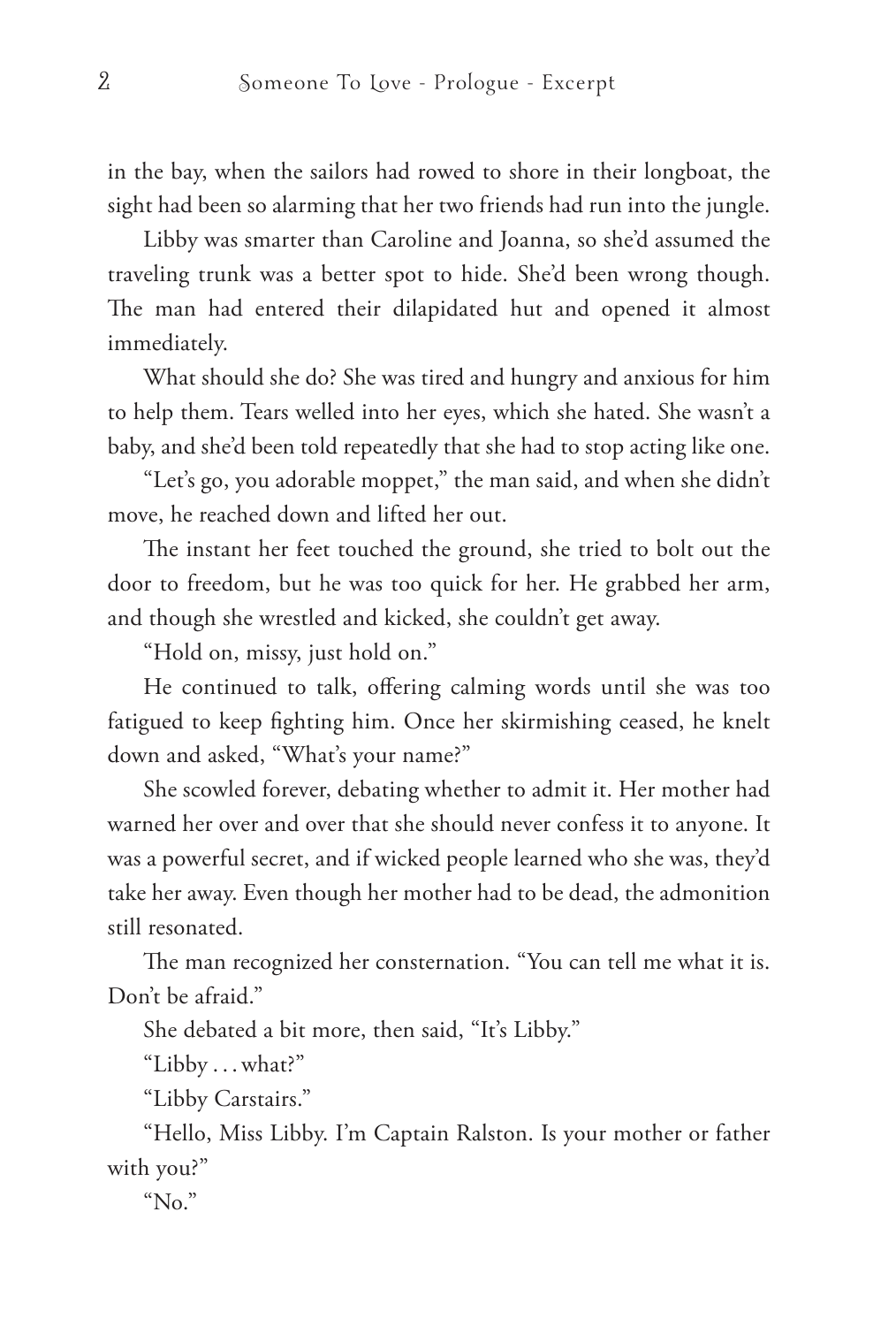### CHERYL HOLT 3

"Where are they?" "I don't know." "Do you have any idea what happened to them?" "I think they drowned." "Were you on a ship? Did it sink?" "Yes. In a storm." "I'm betting that was scary. Did you swim to shore?" "I don't remember."

She thought she'd swum though. She had terrifying dreams of huge waves, dark water, angry clouds, and wind. For ages afterward, the palms of her hands had been sore and blistered, and she recalled gripping a piece of wood, loud voices shouting at her not to let go of it, and she hadn't.

The Captain glanced around the hut, assessing the crude beds, the ramshackle construction. They'd carried on the best they could with what they'd had, but it hadn't been much.

"Are there any adults with you?"

"No."

"Were there some in the beginning?"

"Yes."

"How many?"

"There were six, but they died."

"How?"

"They were hurt."

"When the ship sank?"

"Yes. Then they got sick."

"How long have you been here?"

She leaned in so they were nose to nose. "For a really, really long time."

She didn't have a number to explain how many days it had been. At first, Joanna's mother had survived with them, and she'd counted to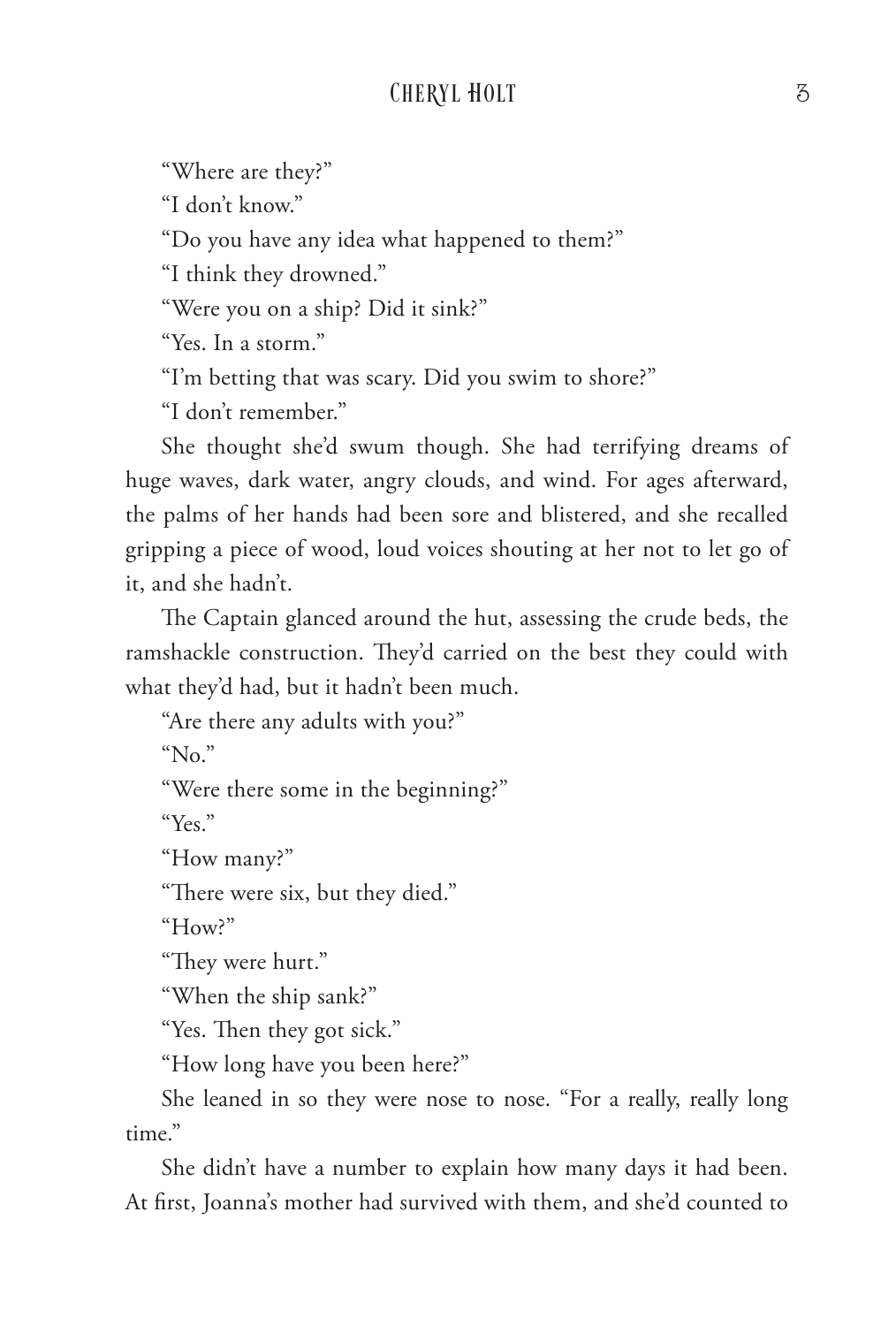eighty-five, but after she'd cut her leg on a tree stump and had passed away, they'd lost track.

"Gad, but aren't you pretty?" he murmured. "You'll break some hearts when you grow up."

"That's what my papa always said."

"Your papa was right."

He stood and patted the top of her head, and the gesture made her feel safer. She didn't think he was a bad man, so he might agree to fix what was wrong.

"What was your papa's name, peanut?" he asked her.

"Papa?"

He snorted at that. "What about your mother?"

"Mama?" She frowned and posed a question that had been vexing her. "Could you find them for me? If they didn't drown, I'm worried they might be searching for me, but they don't know where I am."

"I will assist you as much as I can, but you shouldn't hope we'll locate your parents. I'm sorry, but I doubt you'll see them ever again."

"Maybe in Heaven someday?"

"Maybe in Heaven."

He sighed, and from outside, a sailor called, "Captain, would you come out? I have a surprise to show you."

On being summoned, he walked out, but he kept a hand on Libby's shoulder so she couldn't flee, but she'd decided she wouldn't. He appeared incredibly commanding to her, so he'd be able to tell her what should occur next.

Perhaps she could go home to England. She'd been happy there. At least she *thought* she'd been happy. She seemed to recollect a large mansion, a kind nanny, and a pony.

The sailor had stumbled on Caroline and Joanna where they'd been crouched in the foliage. Caroline shrugged at Libby, as if to admit their plan to hide in the jungle had been stupid.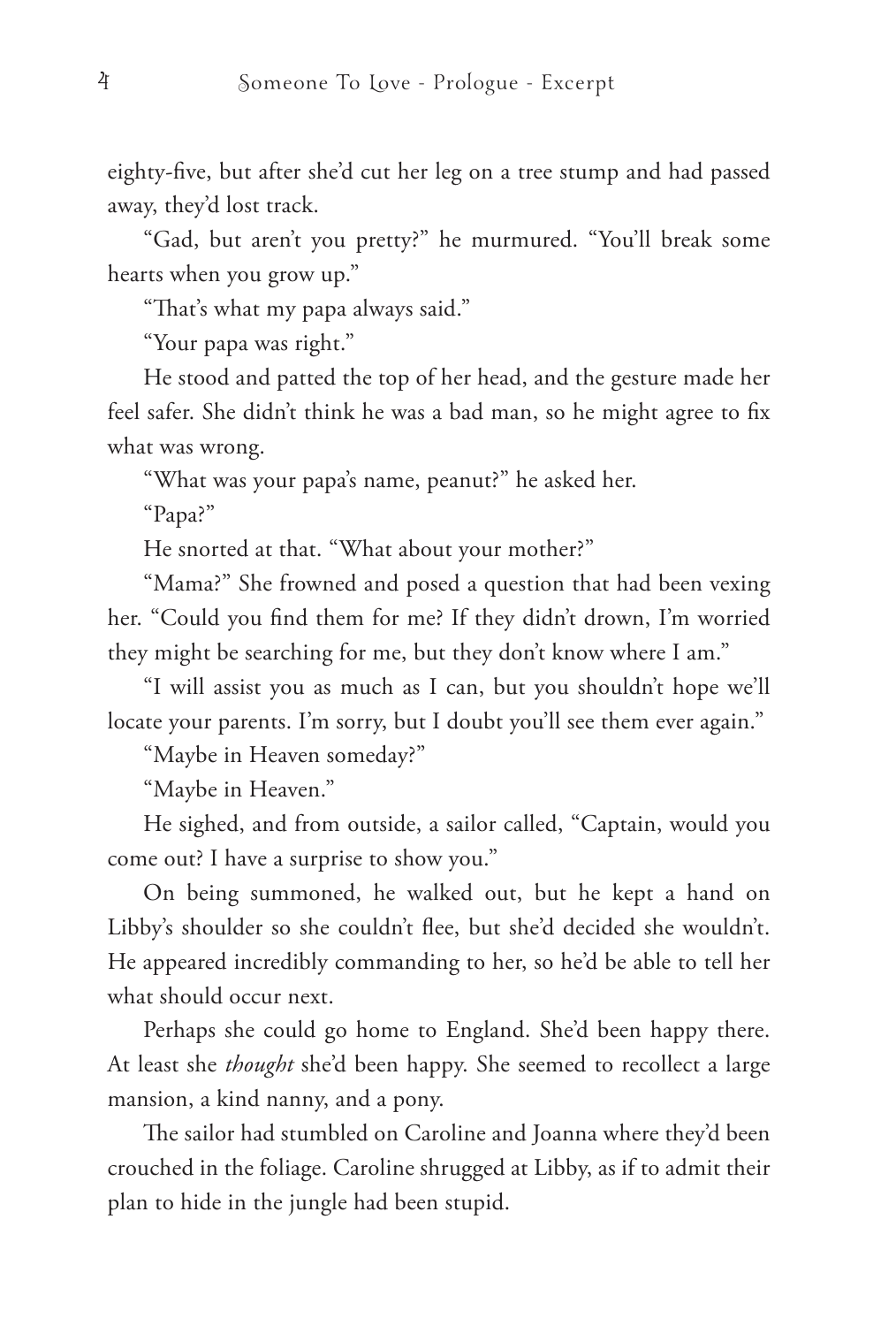### CHERYL HOLT 5

Libby supposed they were a fearsome sight. Their hair was long and tangled, bleached blond from the hot sun, their dresses bleached too, the fabric worn thin and faded to white. They were barefoot, their skin bronzed, their condition bedraggled.

"Look what I found," the sailor said to the Captain. He indicated Caroline and Joanna. "They're all alone, and apparently, they've been living like a pack of wild animals."

"No, we haven't!" Libby furiously insisted. "We have a hut and everything."

The sailor ignored her and addressed the Captain. "They're like a trio of abandoned wolf pups."

"We had mothers!" Libby huffed. "It's not our fault that they died." But she was ignored again.

"Are there any others?" the Captain asked the sailor.

"Not that we saw."

The Captain peered down at her. "Is it just the three of you? And don't lie to me. This is important."

"There's just us three," Libby said.

"Lord almighty," he muttered as he led Libby over to Caroline and Joanna. "Will you introduce me to your companions?"

"This is Caroline"—Libby pointed to her—"and this is Joanna."

"Are you sisters?" he asked.

" $No.$ "

"None of you?"

"No. We're like sisters though," Libby told him. "We're closer than sisters."

"I'm sure you are."

The Captain studied their surroundings. The sky was so blue, the ocean a brilliant turquoise color, the sand blazing under the sun's unrelenting rays. The palm trees swayed but provided no real shade.

"What shall we do with them, Captain?" the sailor inquired.